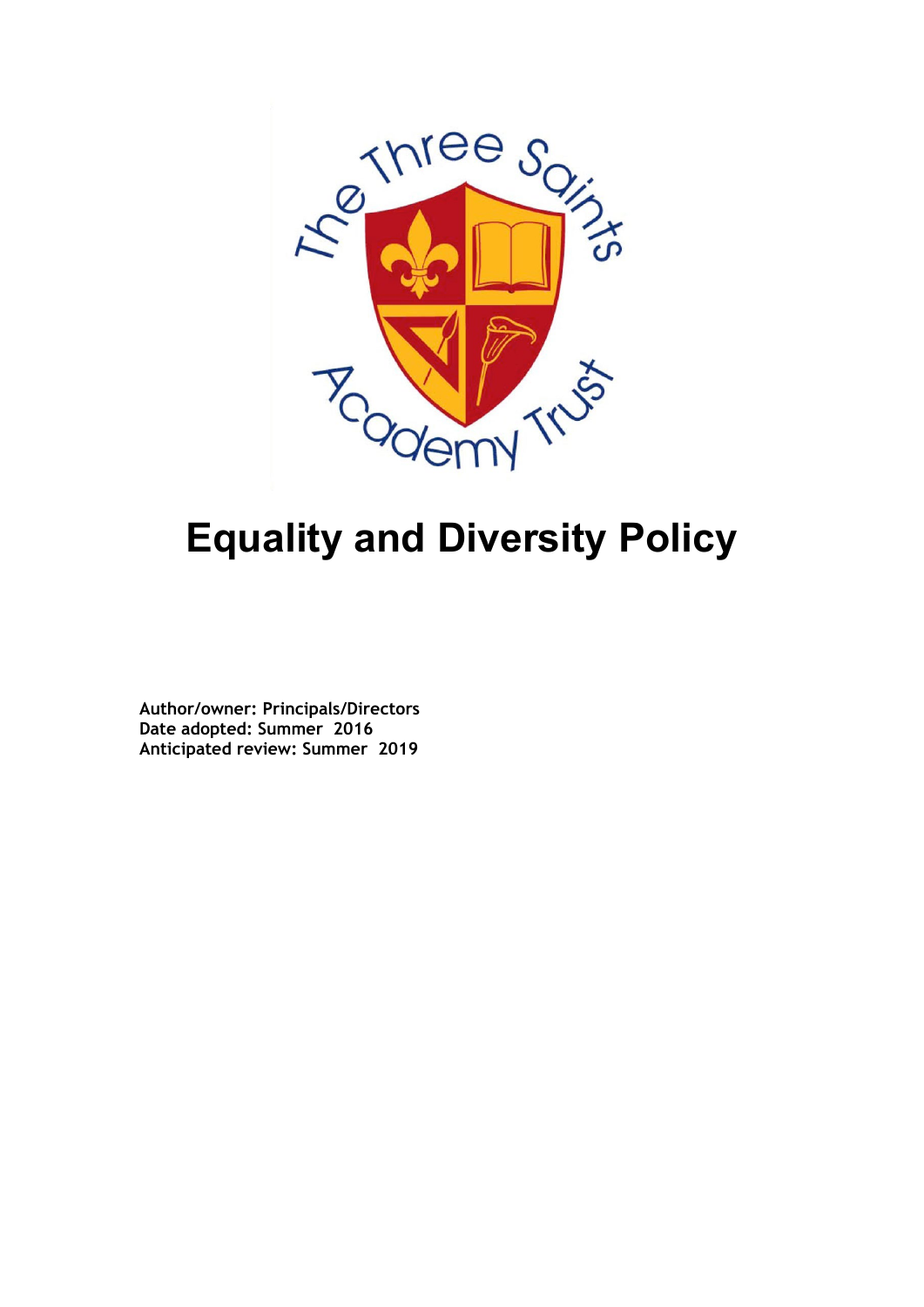### **Contents**

| Applying our policy to training, promotion, pay decisions and |  |
|---------------------------------------------------------------|--|
|                                                               |  |
|                                                               |  |
|                                                               |  |
|                                                               |  |
|                                                               |  |
|                                                               |  |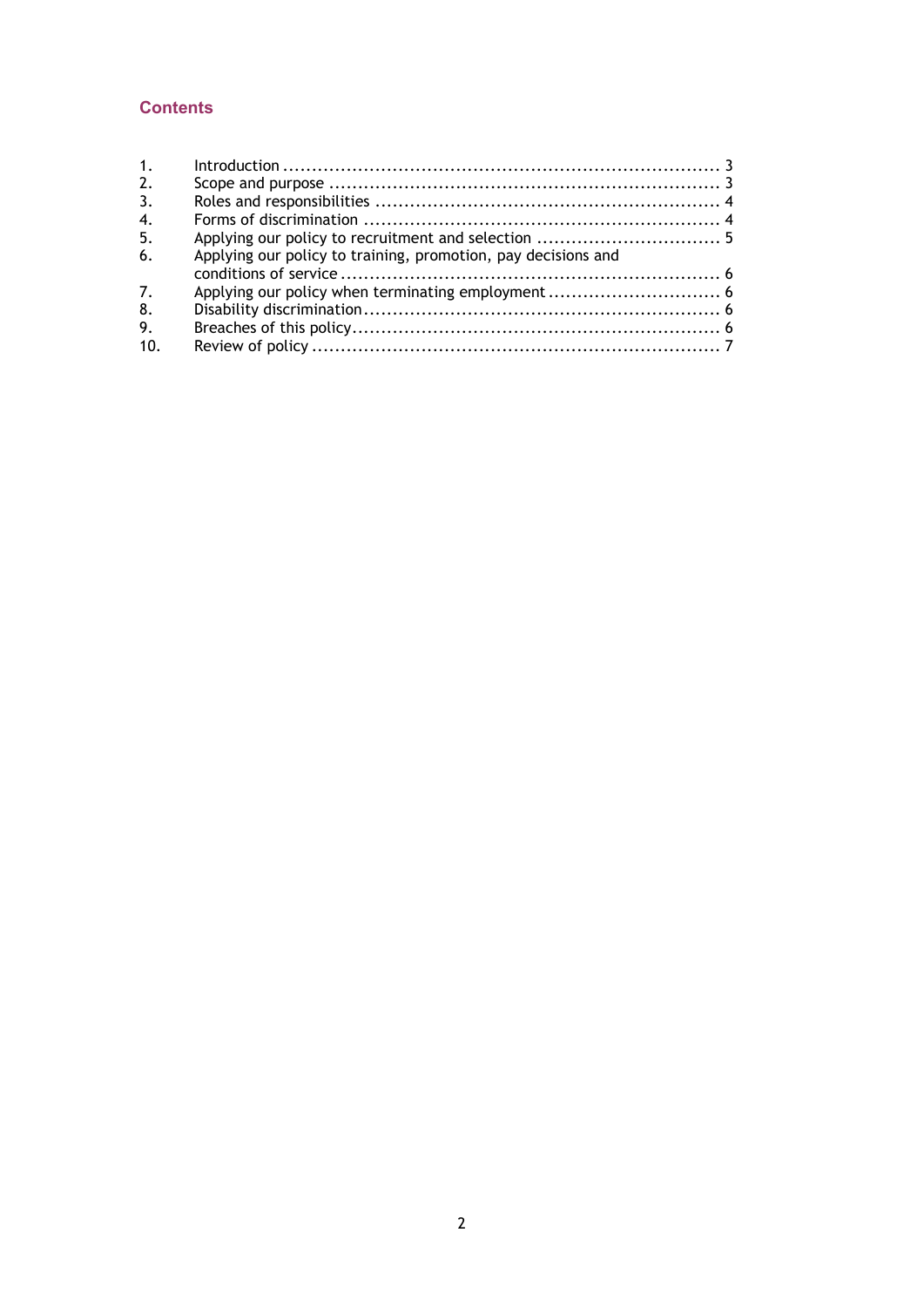#### <span id="page-2-0"></span>**1. Introduction**

- 1.1 The Three Saints Academy Trust is committed to providing high quality teaching and learning for our pupils. We recognise that by valuing and promoting equality and diversity for all employees and job applicants, and avoiding unlawful discrimination in employment and delivery of services, we will be able to deliver first class education.
- 1.2 We aim to create a working environment in which all individuals are able to make best use of their skills, free from discrimination or harassment, and in which all decisions are based on merit. We also value diversity and recognise the varied contributions that a diverse workforce brings to an organisation; we are committed to drawing on different perspectives and experiences of individuals which will add value to what we do.
- 1.3 We will ensure that we do not discriminate against employees on the basis of age, disability, gender reassignment, marital or civil partner status, pregnancy or maternity, race, religion or belief, sex or sexual orientation (the protected characteristics).
- 1.4 The principles of non-discrimination also apply to how we expect our employees to treat our employees, pupils, parents and carers, visitors, clients, customers, suppliers and former employees regardless of whether the legal protection of having a protected characteristic applies.
- 1.5 Under the general public sector equality duty under the Equality Act 2010, our Trust must have due regard to the need to:
	- (a) eliminate discrimination, harassment and victimisation;
	- (b) advance equality of opportunity between people who share a protected characteristic and those who do not; and
	- (c) foster good relations between people who share a protected characteristic and those who do not.

The duty covers the protected characteristics of race, disability, sex, age, sexual orientation, religion or belief, pregnancy and maternity and gender reassignment. The first part of the duty - the duty to eliminate discrimination, harassment and victimisation - also applies to the protected characteristic of marriage and civil partnership.

- 1.6 This policy has been implemented following consultation with the staff and Trade Unions. It has been formally adopted by the Trust.
- 1.7 This policy does not form part of any employee's contract of employment and may be amended at any time.

#### <span id="page-2-1"></span>**2. Scope and purpose**

- 2.1 This policy covers all individuals working at all levels and grades in the Three Saints Academy Trust, including directors, governors, Principal, senior leadership, employees, consultants, contractors, trainees, part-time and fixed-term employees, volunteers, casual workers and agency staff (collectively referred to as **employees** in this policy).
- 2.2 This policy applies to all aspects of the employment relationship and covers job advertisements, recruitment and selection, training and development,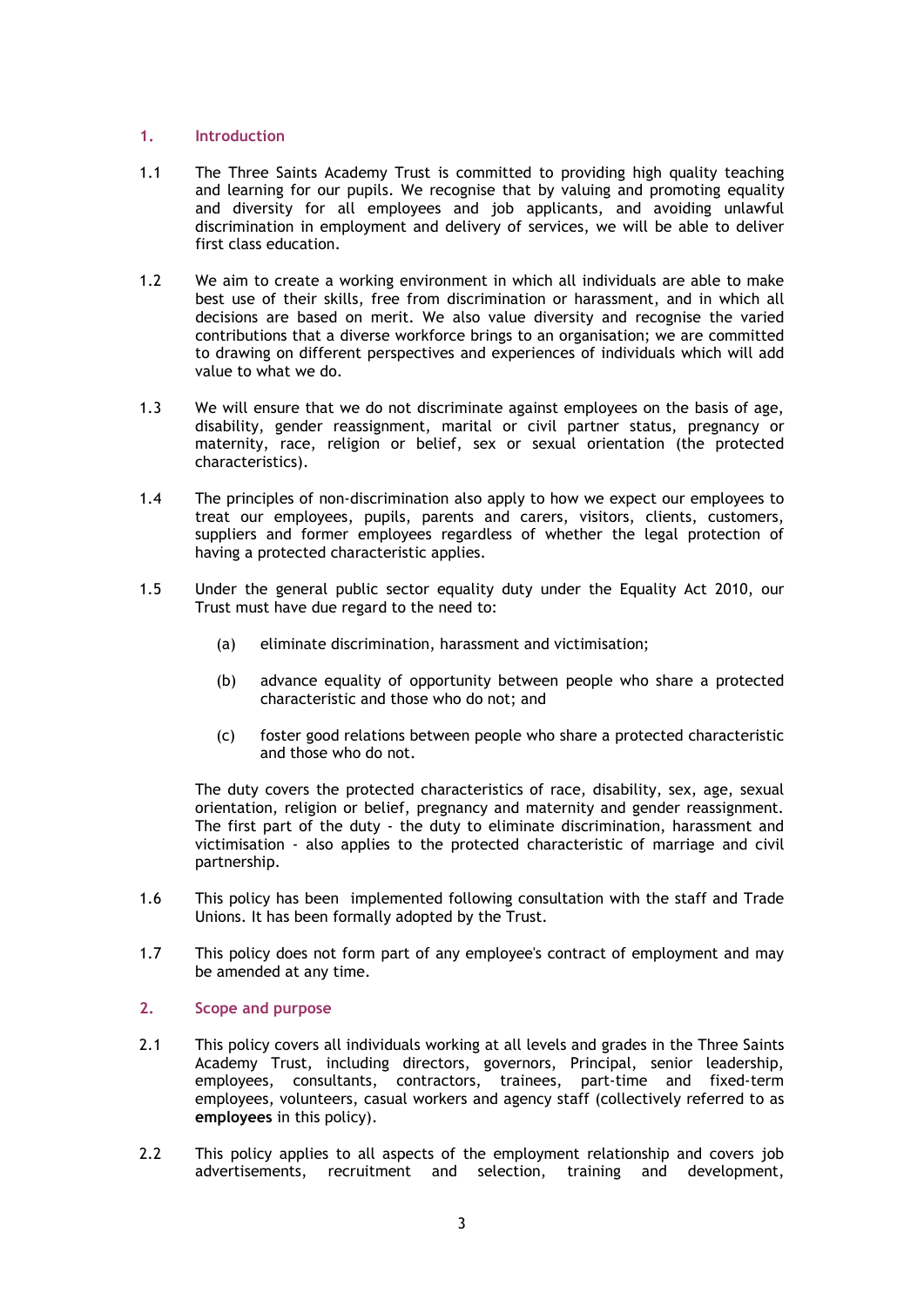opportunities for promotion, conditions of service, pay and benefits, conduct at work, disciplinary and grievance procedures, and termination of employment. It also applies to former employees for example in the provision of employment references.

2.3 The purpose of this policy is to set out how we will put our commitment into action and comply with the law, to ensure that equality and diversity is promoted in the workplace and our employees are not subject to and do not commit unlawful acts of discrimination.

#### <span id="page-3-0"></span>**3. Roles and responsibilities**

- 3.1 Our Directors have overall responsibility for the effective operation of this policy and for ensuring compliance with equality legislation. Day-to-day operational responsibility [including regular review of this policy,] has been delegated to the Principal.
- 3.2 All senior leaders must set an appropriate standard of behaviour, lead by example and ensure that those they manage adhere to the policy and promote our aims and objectives with regard to equal opportunities.
- 3.3 All employees have a duty to act in accordance with this policy and not to discriminate against or harass other employees, treating them with dignity at all times. They should also apply this to how they treat members of the public in the provision of services and should support the Trust in meeting its commitment to provide equal opportunities for all and promoting diversity in the workplace.

#### <span id="page-3-1"></span>**4. Forms of discrimination**

- 4.1 Discrimination by or against an employee is generally prohibited unless there is a specific legal exemption. Discrimination may be direct or indirect and it may occur intentionally or unintentionally.
- 4.2 Direct discrimination occurs where someone is treated less favourably because of one or more of the protected characteristics as set out above. In limited circumstances, employers can directly discriminate against an individual for a reason related to any of the protected characteristics where there is a genuine occupational requirement. The occupational requirement must be crucial to the post and a proportionate means of achieving a legitimate aim. It will only be exceptional circumstances that this will apply in our Trust.
- 4.3 Indirect discrimination occurs where someone is disadvantaged by a provision, criterion or practice that also puts people with a protected characteristic at a particular disadvantage. Such a requirement will need to be objectively justified.
- 4.4 Harassment related to any of the protected characteristics is prohibited. Harassment is unwanted conduct that has the purpose or effect of violating someone's dignity, or creating an intimidating, hostile, degrading, humiliating or offensive environment for them.
- 4.5 Victimisation is also prohibited. This is less favourable treatment of someone who has complained or given information about discrimination or harassment, or supported someone else's complaint.
- 4.6 Associative discrimination is where an individual is directly discriminated against or harassed for association with another individual who has a protected characteristic.
- 4.7 Perceptive discrimination is where an individual is directly discriminated against or harassed based on a perception that a person has a particular protected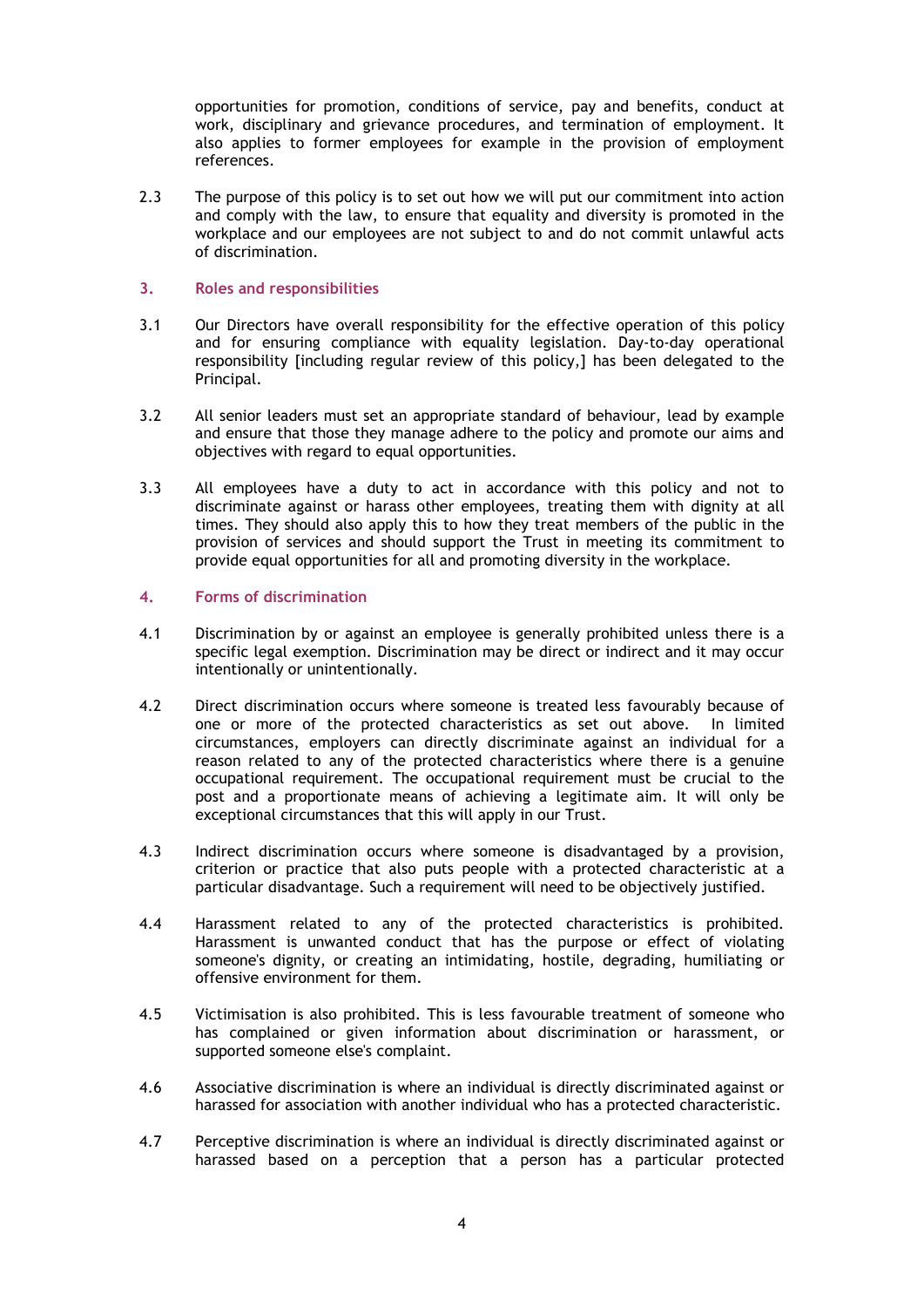characteristic irrespective of whether they do have that protected characteristic (this does not include marriage and civil partnership and pregnancy and maternity).

4.8 Third-party harassment occurs where an employee is harassed and the harassment is related to a protected characteristic (other than marriage and civil partnership, and pregnancy and maternity), by third parties such as parents and carers, clients or customers.

#### <span id="page-4-0"></span>**5. Applying our policy to recruitment and selection**

- 5.1 We aim to ensure that no job applicant suffers discrimination because of any of the protected characteristics. Our recruitment procedures are reviewed regularly to ensure that individuals are treated on the basis of their relevant skills and abilities. Job selection criteria are regularly reviewed to ensure that they are relevant to the job. Short listing of applicants should be done by more than one person wherever possible.
- 5.2 Job advertisements should avoid stereotyping or using wording that may discourage groups with a particular protected characteristic from applying.
- 5.3 We will take reasonable steps to ensure that our vacancies are advertised to a diverse labour market [and, where relevant, to particular groups that have been identified as disadvantaged or underrepresented in our Trust.
- 5.4 Applicants will not be asked about health or disability before a job offer is made, other than where it is necessary to;
	- (a) establish if an applicant can perform an intrinsic part of the job (subject to any reasonable adjustments).
	- (b) establish if any reasonable adjustments need to be made to enable an applicant to have a fair interview or assessment.
	- (c) carry out equal opportunities monitoring (which will not form part of the decision-making process).
- 5.5 Applicants will not be asked about past or current pregnancy or future intentions related to pregnancy. Applicants will not be asked about matters concerning age, race, religion or belief, sexual orientation, or gender reassignment.
- 5.6 We are required by law to ensure that all employees are entitled to work in the UK. Assumptions about immigration status should not be made based on appearance, name or apparent nationality. All prospective employees, regardless of nationality, must be able to produce original specified documents before employment starts to satisfy current immigration legislation.
- 5.7 To ensure that this policy is operating effectively, and to identify groups that may be underrepresented or disadvantaged in our Trust, we monitor diversity data as part of the recruitment process. Provision of this information is voluntary and it will not adversely affect an individual's success at recruitment or any other decision related to their employment. The information is removed from applications before short listing, and kept in an anonymised format solely for the purposes stated in this policy.Analysing this data helps us take appropriate steps to avoid discrimination and improve equality and diversity.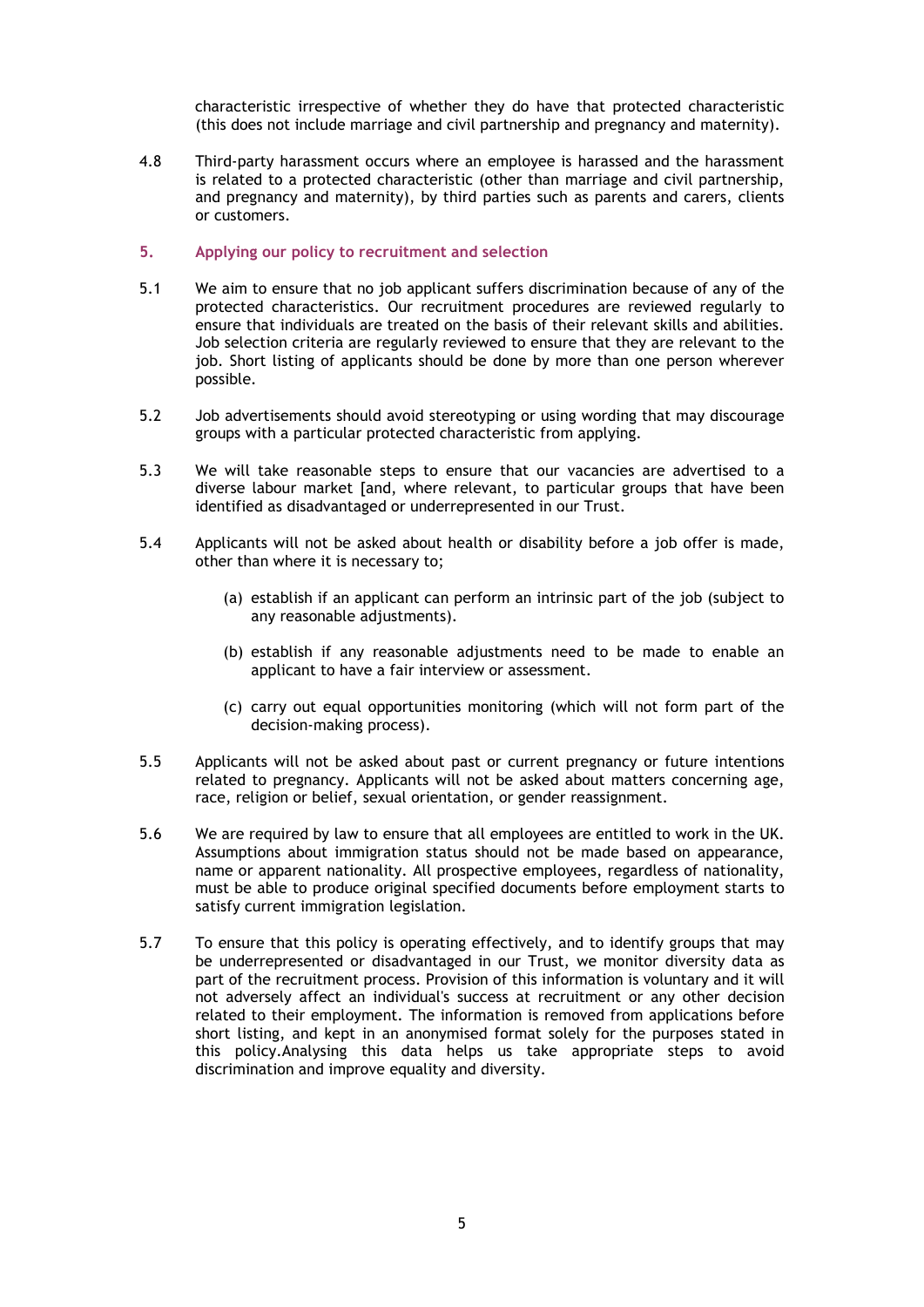#### <span id="page-5-0"></span>**6. Applying our policy to training, promotion, pay decisions and conditions of service**

- 6.1 Employees training needs will be identified through the appraisal process. All employees will be given appropriate access to training for their job and in order to enable them to progress within the Trust.
- 6.2 Pay and promotion decisions will be based on an employee's performance (where relevant), skills and experience as detailed in our Pay policy.
- 6.3 Our conditions of service, benefits and facilities are reviewed regularly to ensure that they are available to all employees who should have access to them and that there are no unlawful obstacles to accessing them.
- <span id="page-5-1"></span>**7. Applying our policy when terminating employment**
- 7.1 We will ensure that redundancy criteria and procedures are fair and objective and are not directly or indirectly discriminatory.
- 7.2 We will also ensure that disciplinary procedures and penalties are applied without discrimination, whether they result in disciplinary warnings, dismissal or other disciplinary action.

#### <span id="page-5-2"></span>**8. Disability discrimination**

- 8.1 If you are disabled or become disabled, we encourage you to tell us about your condition so that we can support you as appropriate.
- 8.2 If you experience difficulties at work because of your disability, you may wish to contact your line manager to discuss any reasonable adjustments that would help overcome or minimise the difficulty. Your line manager may wish to consult with you and your medical adviser(s) about possible adjustments. We will consider the matter carefully and try to accommodate your needs within reason. If we consider a particular adjustment would not be reasonable we will explain our reasons and try to find an alternative solution where possible.
- 8.3 We will monitor the physical features of our premises to consider whether they place disabled employees or job applicants at a substantial disadvantage compared to other employees. Where reasonable, we will take steps to improve access for employees who have a disability.

#### <span id="page-5-3"></span>**9. Breaches of this policy**

- 9.1 If you believe that you may have been discriminated against you are encouraged to raise the matter through our Grievance Procedure. If you believe that you may have been subject to harassment you are encouraged to raise the matter through our Anti –Bullying and Harassment Policy. If you are uncertain which applies or need advice on how to proceed you should speak to the Principal.
- 9.2 Allegations regarding potential breaches of this policy will be treated in confidence and investigated in accordance with the relevant procedure. Employees who make such allegations in good faith will not be victimised or treated less favourably as a result. False allegations which are found to have been made in bad faith will, however, be dealt with under our Disciplinary Procedure.
- 9.3 Any member of staff who is found to have committed an act of discrimination or harassment will be subject to disciplinary action. Such behaviour may constitute gross misconduct and, as such, may result in summary dismissal. We take a strict approach to serious breaches of this policy.